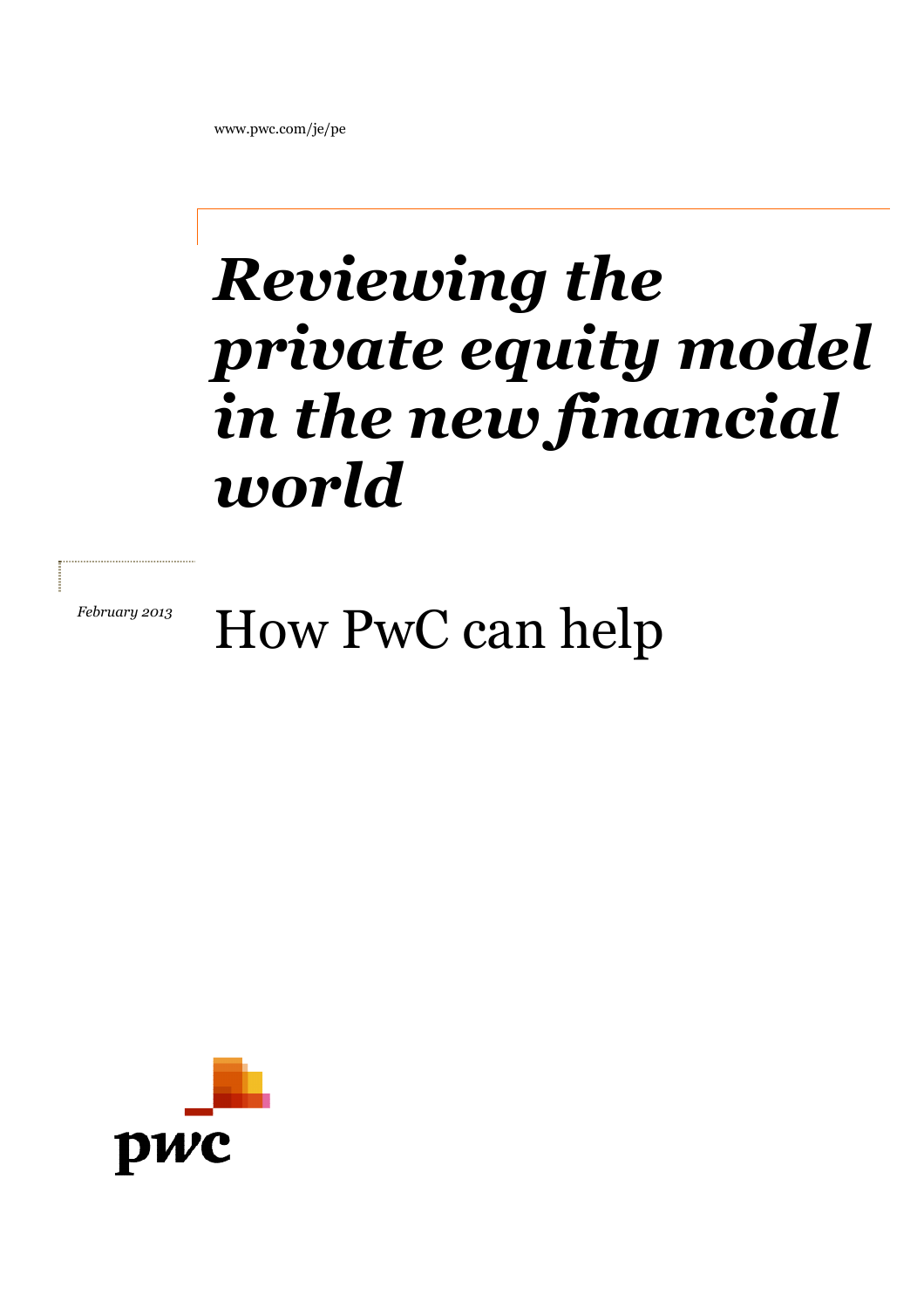### *How PwC is helping the Private Equity industry and helping clients*

*Our deep and constantly expanding expertise has been gained through working with clients and seconding our people to other firms in the PwC Network and into industry. This approach allows us to understand, anticipate and be well prepared to meet future client needs. We have dedicated specialists able to help with the following:*

#### *Executive Tax Services for Private Equity*

Proactively addressing clients' UK and International tax planning and compliance needs

#### *Private Equity Risk Management*

Demonstrating the value of risk management to investors regulators and administrators

#### *Alternative Fund Manager (check name) Directive (AIFMD) in Private Equity*

Regulatory consulting – compliance with emerging regulation for continued pan-European investor marketing beyond 2013

#### *Foreign Account Tax Compliance Act (FATCA) for Private Equity*

Understanding and managing the US approach to combating offshore tax evasion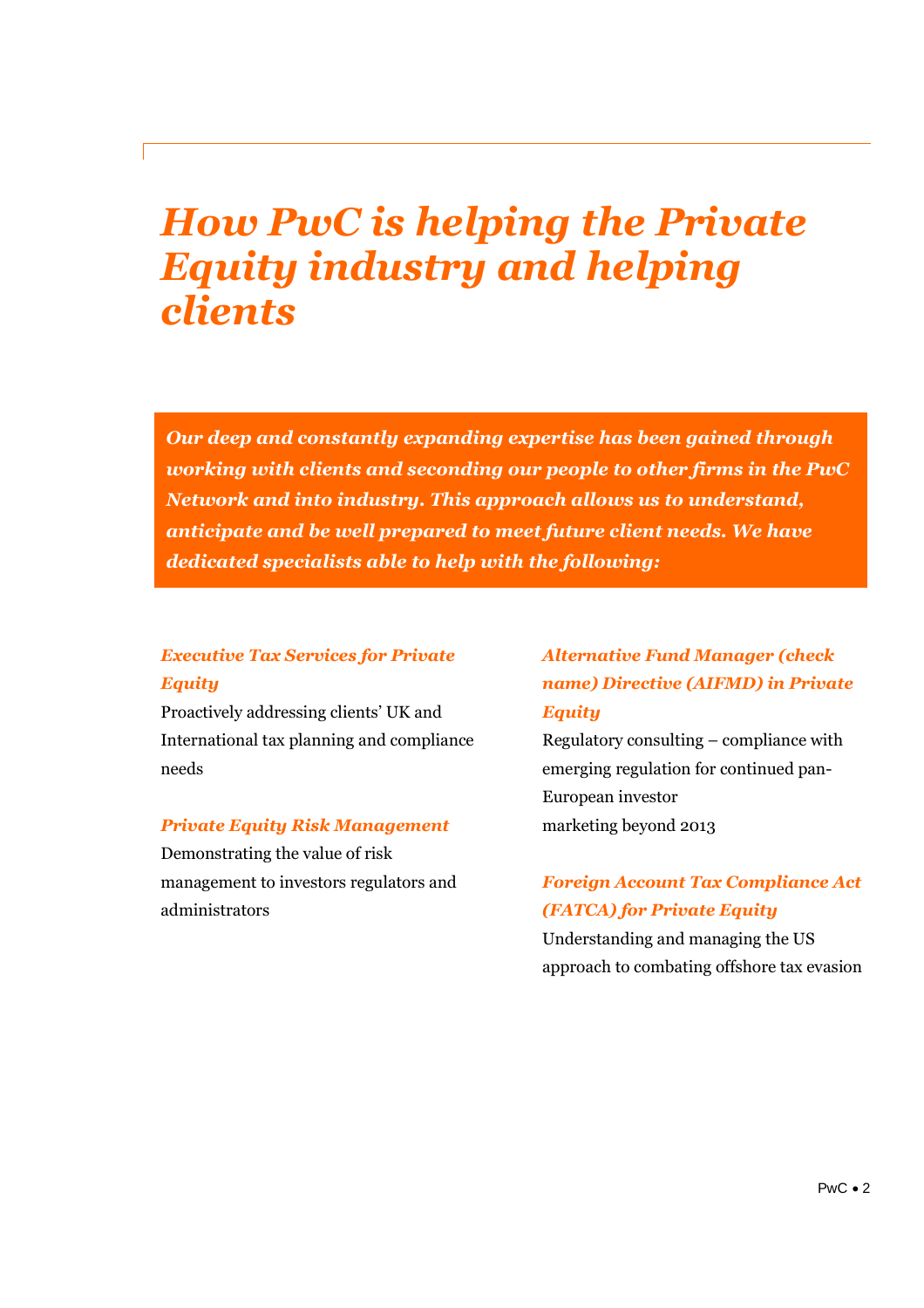Our support starts with all the core audit, tax and advisory services needed by the PE industry:

- Statutory and non-statutory audit of Private Equity limited partnerships, general partners, co-investors, feeders, holding companies and investment manager entities.
- Agreed upon procedures around carried interest calculations.
- LPA reviews for early identification of fund accounting issues, assistance in accounting policy selection and GAAP analysis.
- Process reviews, accounting impact analysis.
- Tax reporting to Private Equity investors and stakeholders allowing them to meet their UK, US, German and other local tax filing requirements.
- Preparation of tax returns for fund vehicles, GP entities, carried interest vehicles and manager/advisor entities.
- Interaction of fund and portfolio companies. Carried interest arrangements, GP tax position, manager company or LLP taxation – all feeding in to tax position for Private Equity executives and investors.